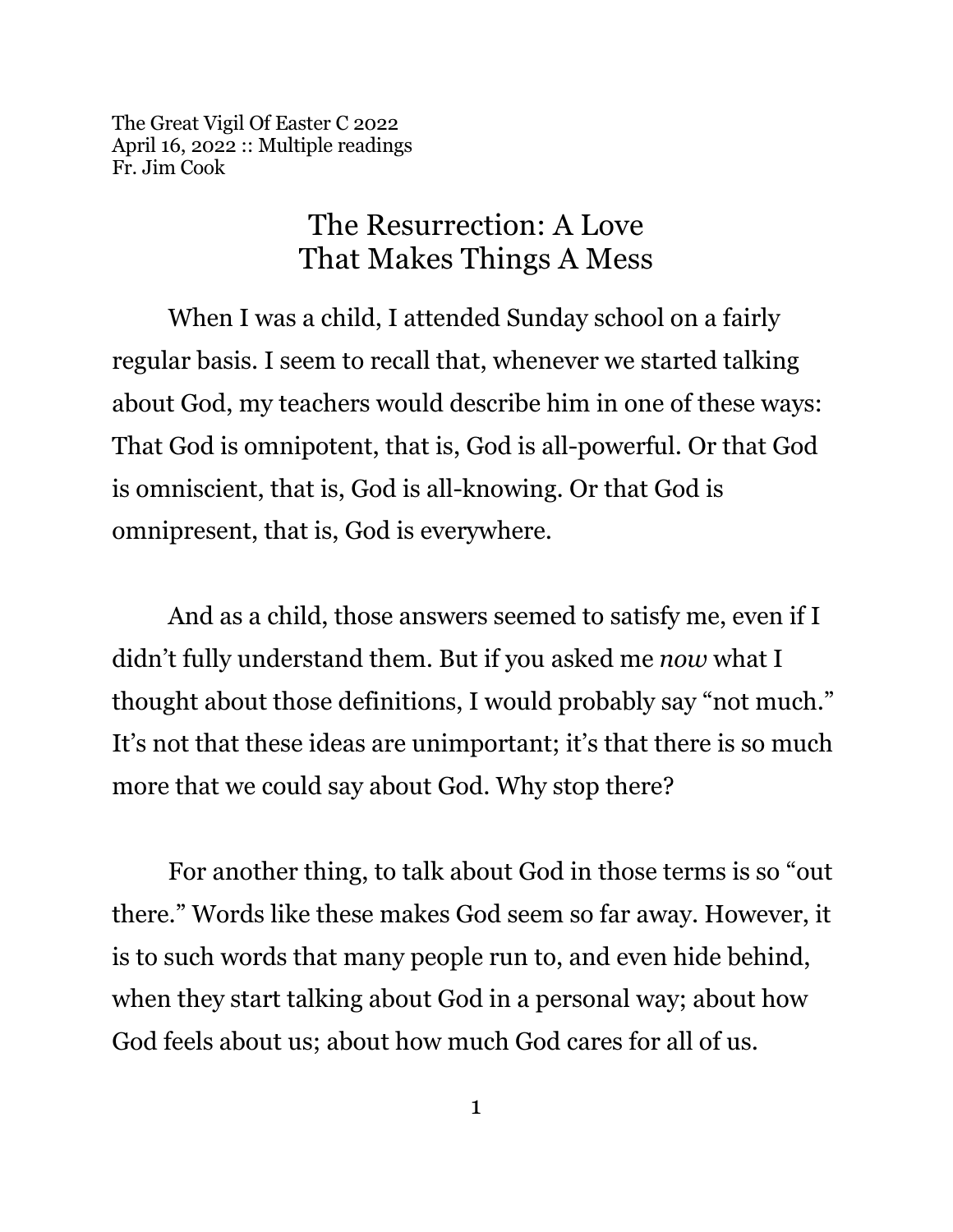Tonight, we are reminding ourselves, and celebrating the fact that, not only is God "out there," he's also here with us. And around us. And within us. We are also remembering, and celebrating the fact, that God is absolutely head-over-heels in love with the human race.

A good example of what I'm talking about, comes from a movie I watched many years ago, entitled *Moonstruck*. In it, Nicholas Cage played a character named Ronnie, and Cher played a character named Loretta. The relationship between Ronnie and Loretta, throughout the movie, has been moving from friendship towards romance and love. But Ronnie has been deeply hurt in a prior relationship, and, despite Loretta's encouragement, he is reluctant to let himself fall in love again.

But, towards the end of that movie, when Ronnie is beginning to give in to his love for her, he says to Loretta:

> Loretta, I love you. Not like they told you love is, and I didn't know this either, but love doesn't make things nice, it ruins everything. It breaks your heart. It makes things a mess.

> > 2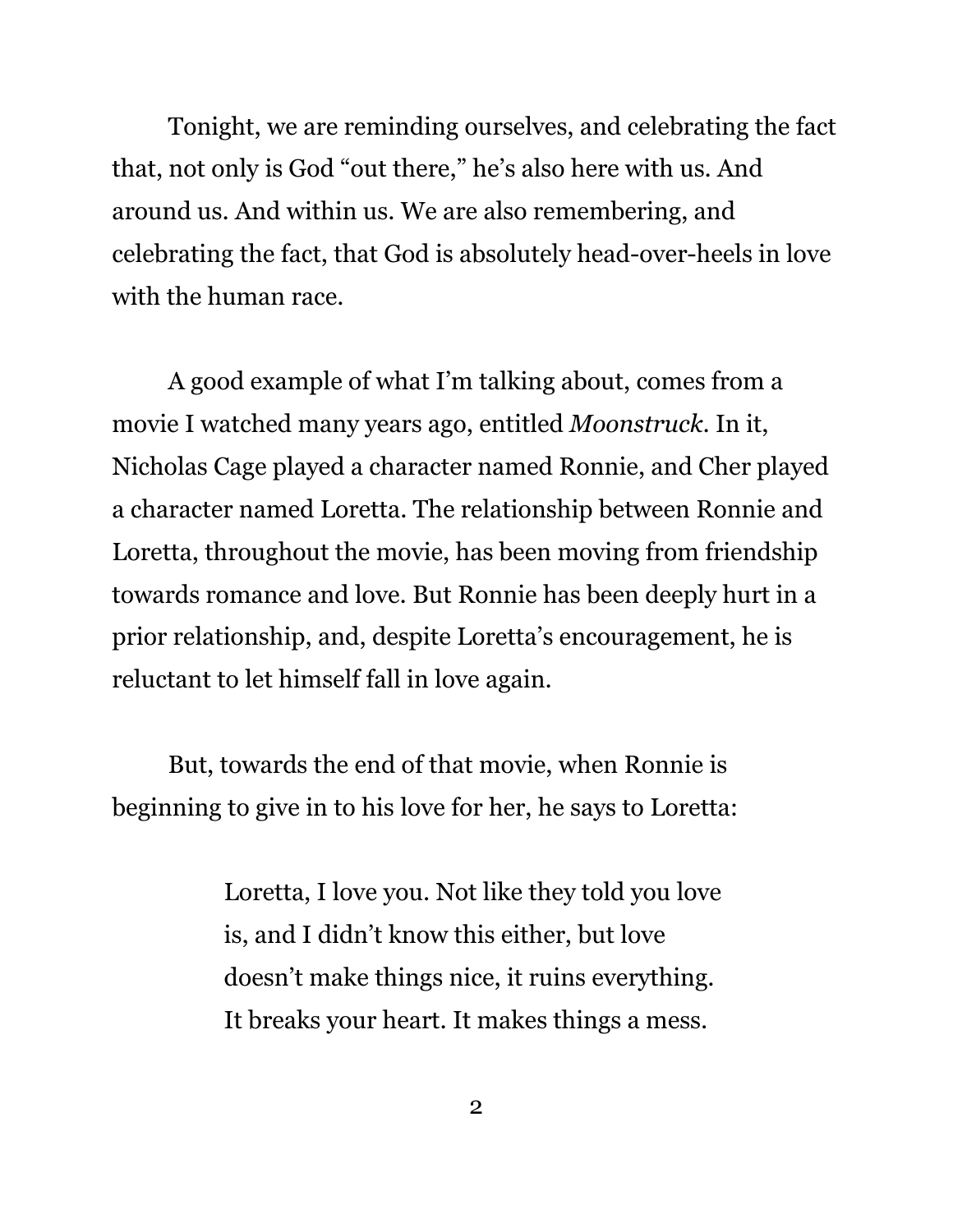We aren't here to make things perfect. The snowflakes are perfect. The stars are perfect. Not us. Not us! We are here to ruin ourselves and to break our hearts and love the wrong people and die.

Now, I'll be the first to admit that it sounds like a strange profession of love. But tonight, it's actually pretty great. Because on days like today, we're reminded that God is a bit like that. That this is what God's love is like.

You see, the stories we heard earlier this evening, and so many others, describe some of the people that God fell in love with. And it was almost always a messy situation, because, time after time, God fell in love with (if you will) the wrong people.

Like a boat builder named Noah. Or a mixed up nomad named Abraham. Or a bunch of Egyptian slaves called the Israelites. Or a wild warrior-woman named Deborah. Or even a prostitute named Rahab. God loves the wrong people, and God's heart breaks every time the people wander away. Yet still God calls after us. God still pursues us. God still loves us.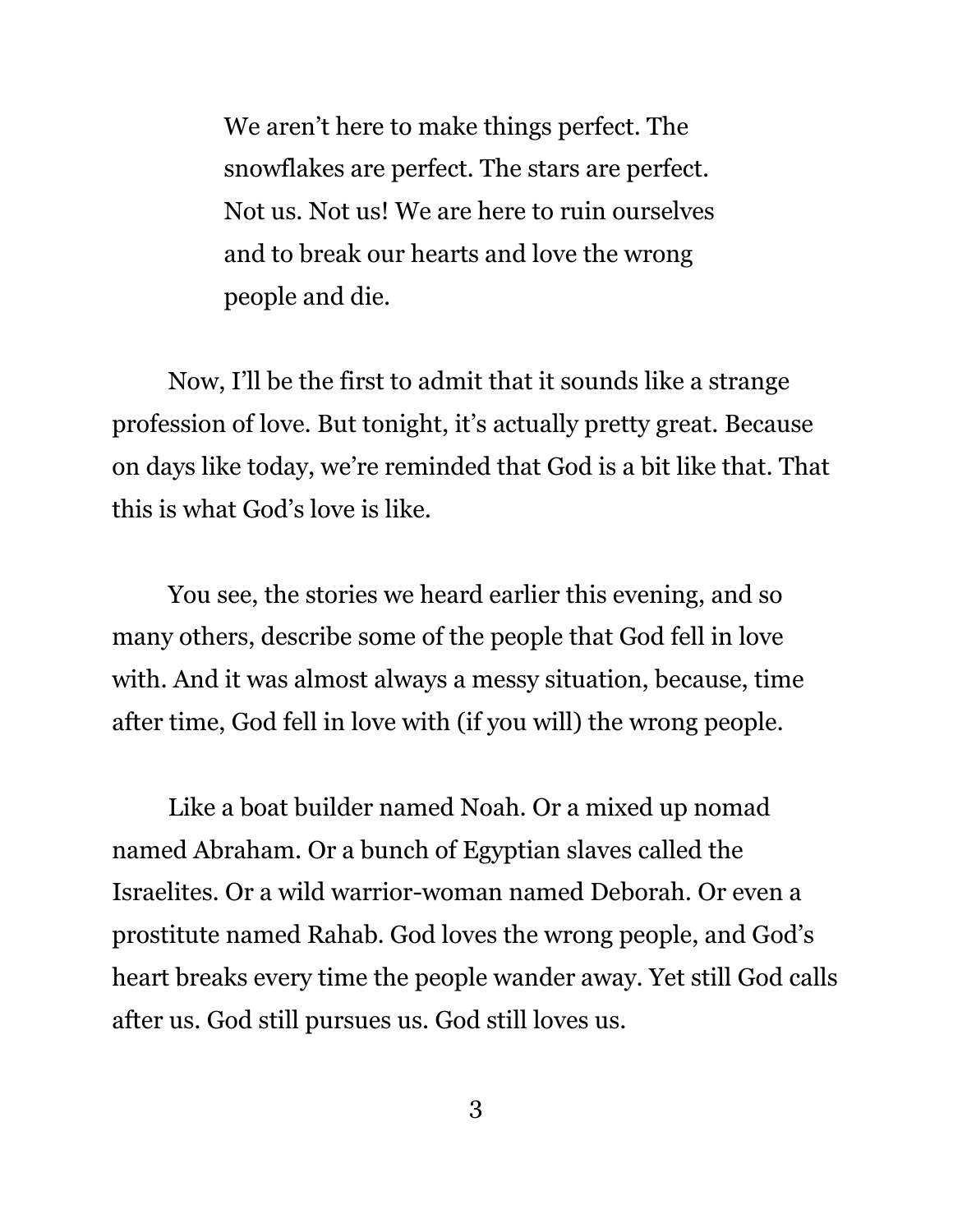Finally, God came to us personally, as a carpenter from Nazareth. But even then, even when God came to us in the flesh, it didn't make everything in the world turn out nice. His coming in the flesh didn't make things perfect — at least not in the way we think of perfection. He didn't take away death. He didn't fix the world. Instead, he simply joined us. He loved us so much he joined us in birth, and in life, and even in death.

That would have been enough, but God wants more. In fact, God wants us to join him in his mad, passionate, excessive love for the human race. He asks us to love others as he loves us. He asks us to take the same sort of risks with others, that he took with us. He asks us to bring his love into the world. And in doing so, he is also asking us to give up safety and security, in favor of witness and service. In other words, this is how we bring God's love into the world. And if all this sounds imprudent, or risky, or dangerous, that's because it is. Just ask Jesus, because that's what he did.

There's an old song that I used to listen to when I was growing up. One of the lines in that song goes: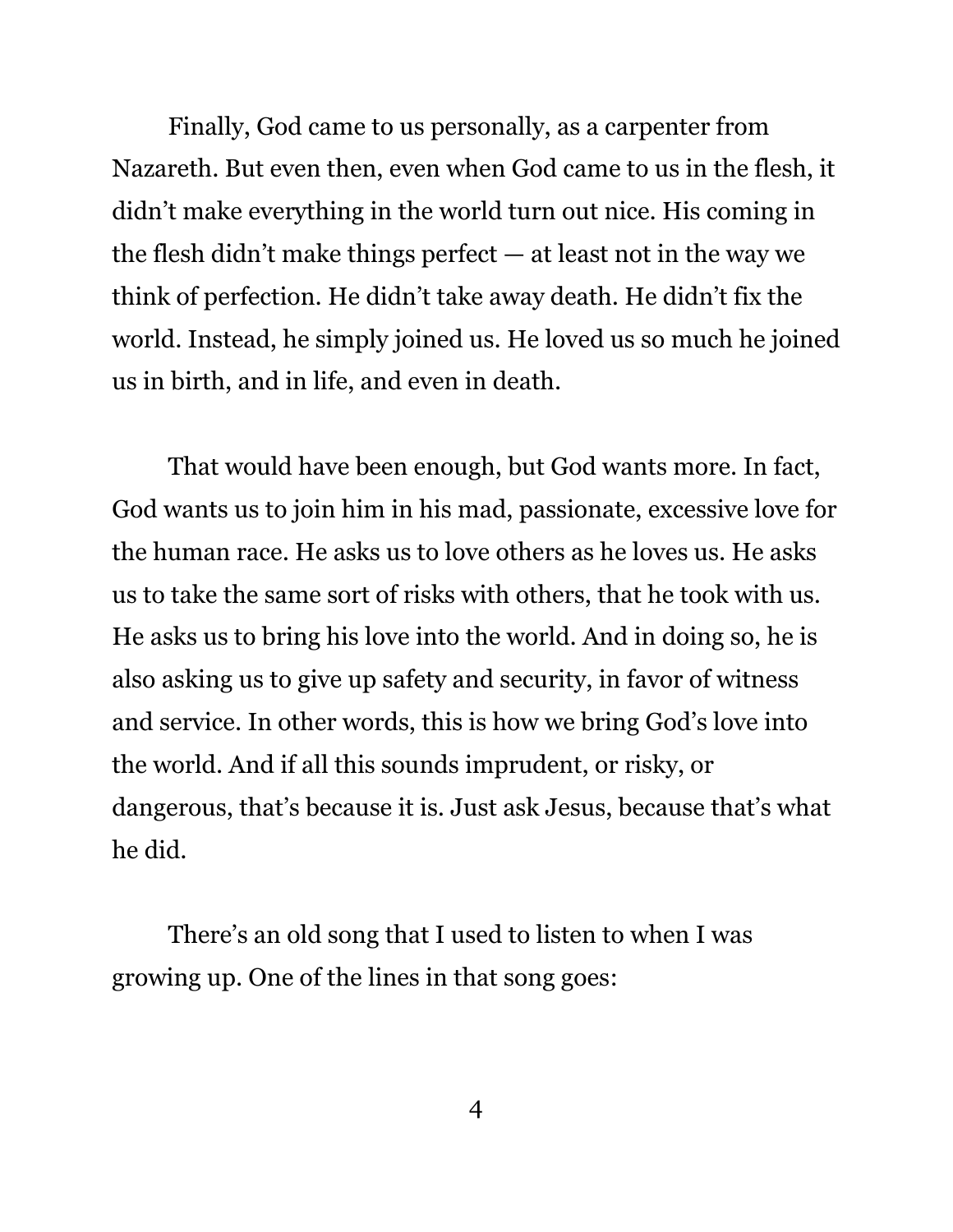"If you can't be with the one you love, love the one you're with."

At the time, I thought that was pretty clever and sensible. But that's not what God says. God says, "Be *my* love. Be the tangible expression of my love for everyone whom you meet. Love excessively, and passionately. Risk breaking your heart; take the chance of making your life a mess by loving others as I have loved you. Have the courage to ruin everything, and die for love.

But here's the thing: while we are thinking about whether or not we should be doing these things, remember also that *"I will raise you up at the last."* That's what God says.

Too often, when people talk about the Resurrection, they don't use that word. Instead, they talk about their "heavenly reward," and in their minds, it's the prize they get for living a "good life." In truth, however, the Resurrection, and it's power, is not so much a future heavenly reward, as much as it *an opportunity for courageous and risky actions right now*. The Resurrection is an invitation to spend your life passionately for other people, to love others as God has loved you. And these